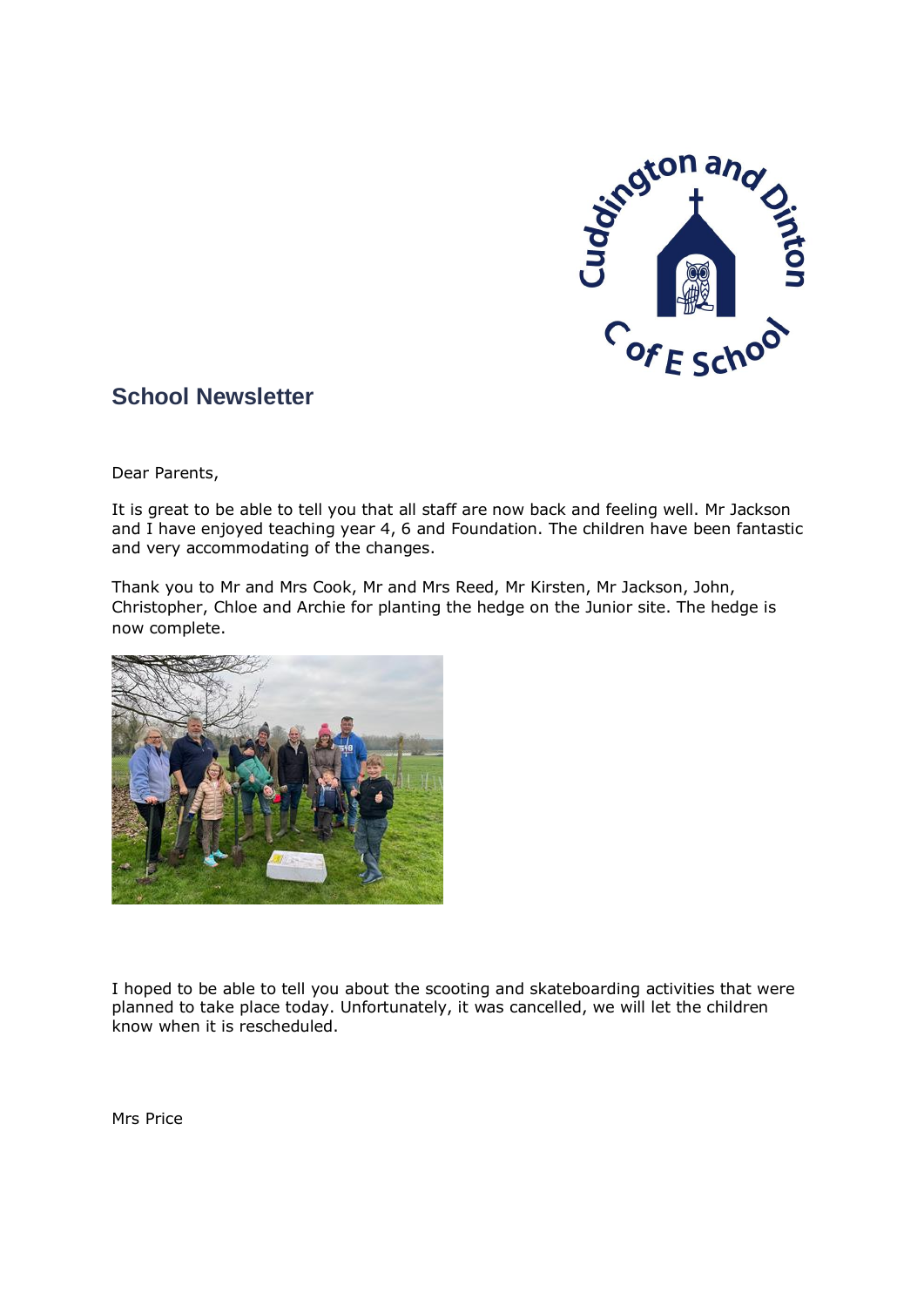#### Verrucae

If your child has verruca, please can you make sure that you send them to school with waterproof plasters that they can be put on for PE. This means they do not need to keep socks and trainers on indoors or wear a special grip sock.

#### Headlice

We have had a reported case of headlice at the Junior school. Please check your child's hair and treat accordingly if needed.

#### Fully Funded courses

Impact Futures are delivering qualifications **FULLY FUNDED** to anyone aged 19+ and regardless of their employment status. The courses are specifically designed to raise knowledge and awareness of the subject area to support others, and can be completed by staff, volunteers, parents, friends, and family within the community. Mental Health Awareness, Awareness of Bullying, SEN & Disability, Understanding Autism, Behaviour That Challenges, Allergy Awareness. Flyer attached.

### Inloco fundraiser - help us raise £200

We've signed up to a fundraiser with the local childcare community Inloco. They'll donate £2 for every new member who joins Inloco and adds our school to their profile. You can find out more and join for free at [www.myinloco.com.](http://www.myinloco.com/) Please share this with your friends and the babysitters and local child carers you know and trust so we can raise more funds for the school.

#### **About Inloco:**

Inloco's been created by two mums to help families find the flexible childcare they need to thrive. The community connects local friends, families and child carers – bringing people together on a simple, trusted platform. Whether it's for babysitting, after school help or holiday help, Inloco can help. Follow and find out more here [@](http://goog_1826971871/)[inloco.childcare](https://www.facebook.com/inloco.childcare)

Important Dates -

27th January - Infant Family Service

3rd February - Junior Family Service

4th February - Parent Forum

6th February - Echoes rehearsal (2-4pm)

7th & 8th February - Book Look afterschool

16th & 17th February - Parents Evening

17th February - Half Term (21 - 25th February)

18th February - INSET Day

28th February - Return to school

Payments Open -